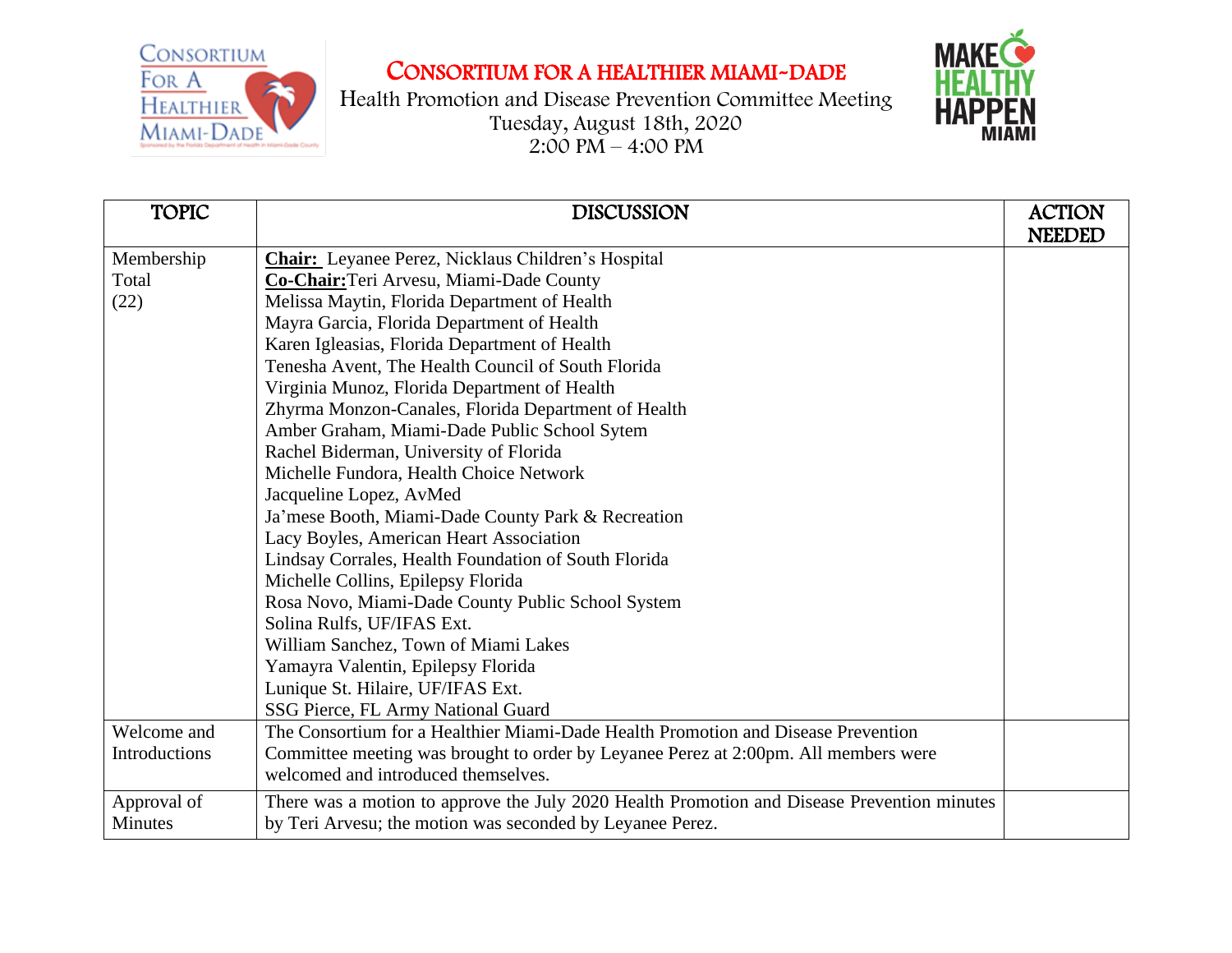

CONSORTIUM FOR A HEALTHIER MIAMI-DADE

Health Promotion and Disease Prevention Committee Meeting Tuesday, August 18th, 2020  $2:00 \text{ PM} - 4:00 \text{ PM}$ 



| Presentation                     | "Ending the HIV Epidemic" by Karen Iglesias from the Florida Department of Health in<br>Miami-Dade County.                                                                                                                                                                                                                                                                                                                                                                                                                                                                                                                                                                                                                                                                                                                                                                                                                                                                                                                                                                                                                                                                                                                                                                                                                                                                                                                   |  |
|----------------------------------|------------------------------------------------------------------------------------------------------------------------------------------------------------------------------------------------------------------------------------------------------------------------------------------------------------------------------------------------------------------------------------------------------------------------------------------------------------------------------------------------------------------------------------------------------------------------------------------------------------------------------------------------------------------------------------------------------------------------------------------------------------------------------------------------------------------------------------------------------------------------------------------------------------------------------------------------------------------------------------------------------------------------------------------------------------------------------------------------------------------------------------------------------------------------------------------------------------------------------------------------------------------------------------------------------------------------------------------------------------------------------------------------------------------------------|--|
|                                  | "Hurricane Preparedness" by Tenesha Avent from The Health Council of South Florida.<br>ш                                                                                                                                                                                                                                                                                                                                                                                                                                                                                                                                                                                                                                                                                                                                                                                                                                                                                                                                                                                                                                                                                                                                                                                                                                                                                                                                     |  |
| Work Plan<br>Discussion          | By September 30, 2020 the committee will work to identify local needs and services for<br>$\blacksquare$<br>mental health and HIV service gaps.                                                                                                                                                                                                                                                                                                                                                                                                                                                                                                                                                                                                                                                                                                                                                                                                                                                                                                                                                                                                                                                                                                                                                                                                                                                                              |  |
|                                  | By September 30, 2020 the committee will work to review national frameworks.                                                                                                                                                                                                                                                                                                                                                                                                                                                                                                                                                                                                                                                                                                                                                                                                                                                                                                                                                                                                                                                                                                                                                                                                                                                                                                                                                 |  |
| <b>Executive Board</b><br>Update | The Executive Board had two presentations: "Hurricane Preparedness" and "Quarter Four<br>$\blacksquare$<br>Consortium Business Review". They also reviewed programatic updates from the Florida<br>Department of Health in Miami-Dade County.<br>The Consortium Annual Event will occur virtually on Friday, October $2nd$ , 2020. There                                                                                                                                                                                                                                                                                                                                                                                                                                                                                                                                                                                                                                                                                                                                                                                                                                                                                                                                                                                                                                                                                     |  |
|                                  | will be two presenters.<br>An in-person Consortium Annual Event is planned for October 1 <sup>st</sup> , 2021.<br>п.                                                                                                                                                                                                                                                                                                                                                                                                                                                                                                                                                                                                                                                                                                                                                                                                                                                                                                                                                                                                                                                                                                                                                                                                                                                                                                         |  |
| <b>New Business</b>              | The September committee meeting will focus on reviewing the workplan and planning<br>$\blacksquare$<br>committee activities.                                                                                                                                                                                                                                                                                                                                                                                                                                                                                                                                                                                                                                                                                                                                                                                                                                                                                                                                                                                                                                                                                                                                                                                                                                                                                                 |  |
| Partner Updates                  | The co-chair of the committee, Teri Arvesu, encouraged committee members to vote. The<br>$\blacksquare$<br>Elder Affairs Committee, which is part of the Board of County Commissioners, is<br>working on an initiative to distribute masks to seniors. They have donated over 10,500<br>masks to different senior programs. Along with masks, they have also donated fans to<br>seniors. They have received requests for gloves and are accepting donations. They were<br>also able to donate purses to homeless women through donations from a foundation.<br>The GiveMe5 program will resume activities this week beginning with a virtual class for<br>kids. They will also be having a drive-thru farmer's market. They are beginning in the<br>homestead area and are hoping to reach four schools before the end of the month.<br>The Walker Tracker App initiative has recorded 16,190,000 steps. It is free to join, you<br>٠<br>can register at: www.giveme5.walkertracker.com. The Walker Tracker App is also<br>available to begin tracking your steps. An apple watch will be awarded to the person with<br>the most steps.<br>Health Choice Network and Alliance Chicago will be hosting its virtual conference on<br>November 4 <sup>th</sup> -12 <sup>th</sup> . For more information visit: http://www.hcnetwork.org/.<br>The Health Foundation of South Florida are focused on their COVID-19 resposne<br>ш |  |